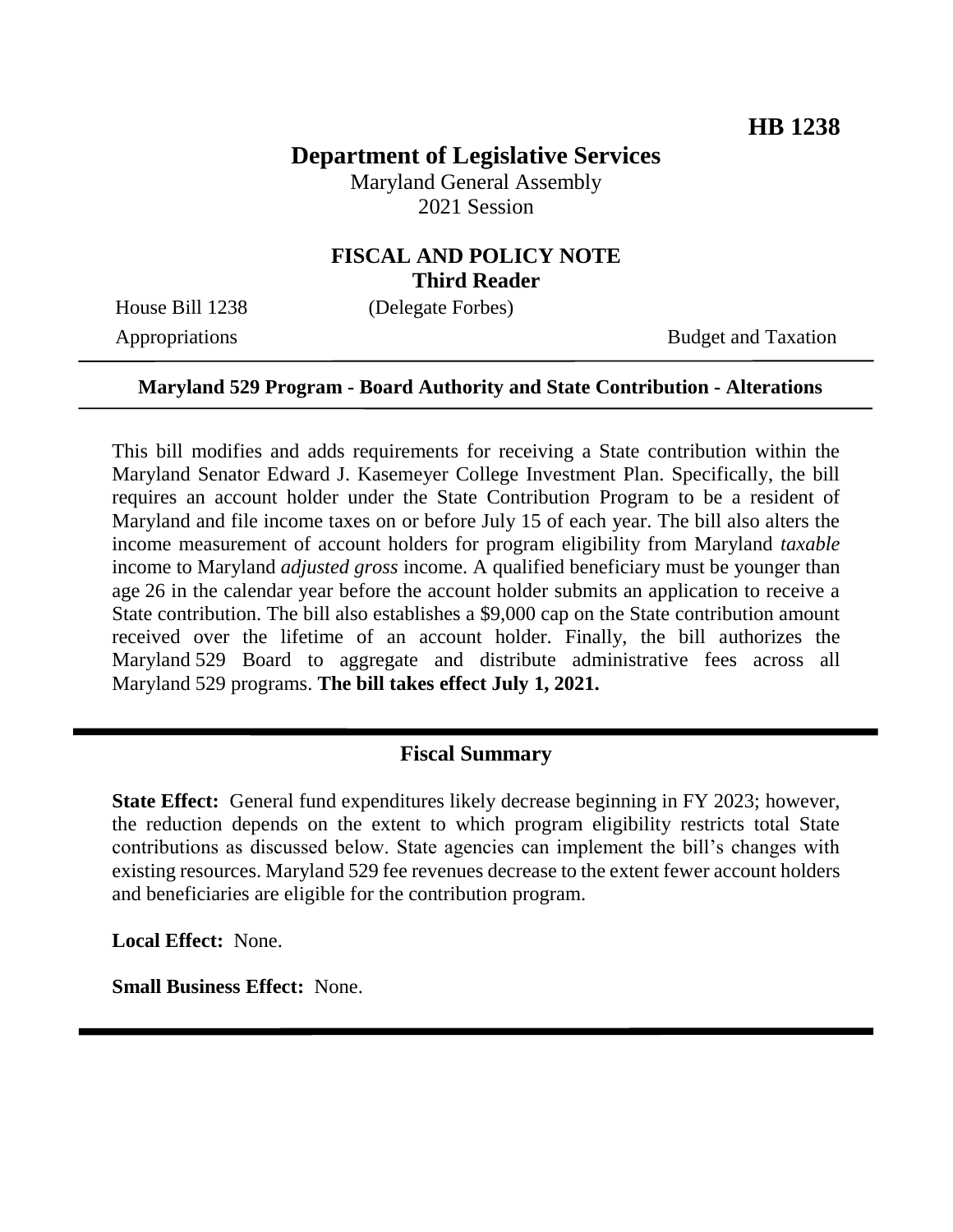## **Analysis**

**Current Law:** The Maryland 529 Board currently operates two qualified tuition plans: a prepaid plan and an investment plan. State income tax deductions are available independently for both plans, generally for up to \$2,500 per year. Investment accounts established after December 31, 2016, are also eligible for a State matching contribution under specified conditions, as described below. An investment account holder may not claim an income tax deduction in the same year that a State match is received.

Generally, funds in the plans may only be used for qualified education expenses, which historically meant certain expenses related to higher education. However, under the federal Tax Cuts and Jobs Act of 2017, the investment plan may be used to pay for tuition expenses at K-12 public, private, and parochial schools.

#### *State Matching Contributions*

For 529 investment accounts established after December 31, 2016, a State contribution of \$250 or \$500, depending on income, may be made to an investment account if:

- the *qualified beneficiary* of the investment account is a Maryland resident;
- the account holder (for example, a parent) submits an application to the 529 Board or its designee between January 1 and June 1 of each year; and
- the account holder has Maryland *taxable* income in the previous taxable year no greater than \$112,500 for an individual or \$175,000 for a married couple filing a joint return.

A minimum amount of funds must be deposited into the investment account by the account holder in order to receive a State match, which is received by the end of the calendar year. Minimum contributions increase with income as the State match decreases. Chapter 538 of 2020 limited a qualified beneficiary to two State matching contributions per year beginning for application periods after December 31, 2020.

The Governor must provide at least \$3.0 million each fiscal year for matching contributions. If the amount of funding is insufficient to fully fund all contributions, the 529 Board must prioritize awards based on the order in which the applications are received and for account holders who did not receive a contribution in any prior year.

**State Expenditures:** Since fiscal 2019, the cost to fund eligible applications has exceeded the \$3.0 million mandated appropriation for State matching contributions. For fiscal 2021, a total of \$12.5 million (including a \$2.4 million deficiency appropriation) is budgeted to fully fund eligible applications. The Governor's proposed fiscal 2022 budget includes